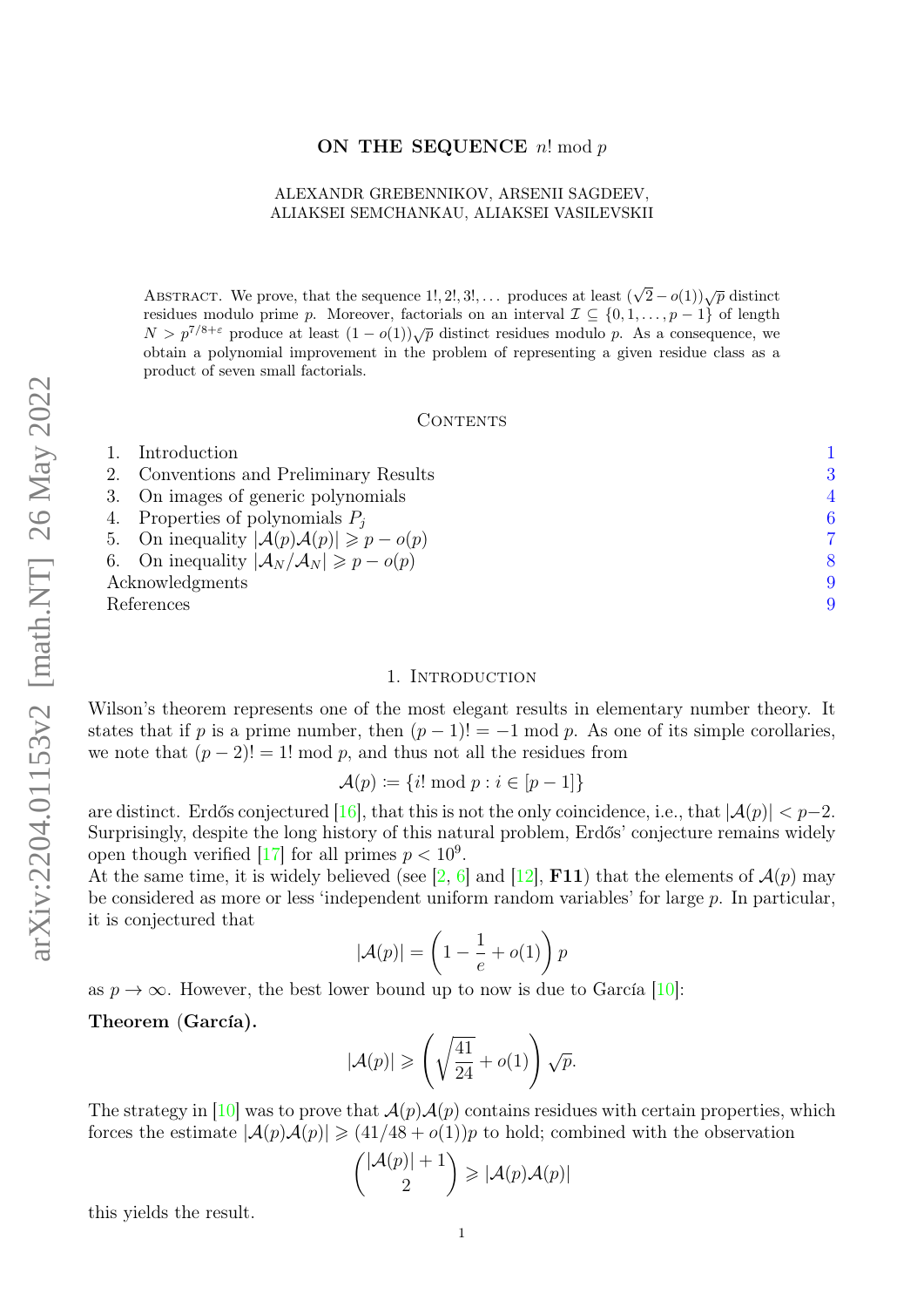We improve it to the following:

### <span id="page-1-0"></span>Theorem 1.

$$
|\mathcal{A}(p)\mathcal{A}(p)| \geqslant p - O(p^{13/14}(\log p)^{4/7}).
$$

Corollary 1.

$$
|\mathcal{A}(p)| \geqslant (\sqrt{2} - o(1))\sqrt{p}.
$$

One of the natural ways to generalize this problem is to consider it in a 'short interval' setting (see  $[8, 9, 13, 15]$  $[8, 9, 13, 15]$  $[8, 9, 13, 15]$  $[8, 9, 13, 15]$  $[8, 9, 13, 15]$  $[8, 9, 13, 15]$  $[8, 9, 13, 15]$ ). Throughout this paper, let p be a large enough prime and L, N be integers such that  $0 < L + 1 < L + N < p$ . Following Garaev and Hernández [\[8\]](#page-8-8), we define a 'short interval' analogue of  $A(p)$  as follows:

$$
\mathcal{A}(L, N) := \{ n! \bmod p : L + 1 \leqslant n \leqslant L + N \}.
$$

As L will not play any role, we write  $A_N$  for short. To bound the cardinality of this set from below, it is usually fruitful to estimate the size of  $A_N/A_N$ , the set of pairwise fractions, since we trivially have  $|A_N|^2 \geqslant |A_N/A_N|$ . The first lower bounds on the size of this set of fractions were linear on N (see  $[9, 13]$  $[9, 13]$  $[9, 13]$ ), while Garaev and Hernández  $[8]$  found the following logarithmic improvement.

Theorem (Garaev-Hernández). Let  $p^{1/2+\varepsilon} < N < p/10$ . Then

$$
|\mathcal{A}_N/\mathcal{A}_N| \geqslant c_0 N \log\left(\frac{p}{N}\right)
$$

for some  $c_0 = c_0(\varepsilon) > 0$ .

The strategy in [\[8\]](#page-8-8) was to observe  $\mathcal{A}_N/\mathcal{A}_N$  to contain the sets  $X_1, X_2, \ldots, X_M$  defined as  $X_j = \{(x+1)(x+2)\dots(x+j), L+1 \leqslant x \leqslant L+N-M\}$ , and then prove  $X_j$ 's to be 'large', but their intersections  $X_k \cap X_j$  to be 'small', which makes inclusion-exclusion formula applicable:

$$
|\mathcal{A}_N/\mathcal{A}_N| \geqslant |X_1 \cup X_2 \cup \ldots| \geqslant \sum_j |X_j| - \sum_{k < j} |X_k \cap X_j| \gg \sum_j |X_j|.
$$

In the present paper we give the following improvement of this result.

<span id="page-1-1"></span>**Theorem 2.** Let N be such that  $\sqrt{p}(\log p)^2 \ll N \leq p$ . Let  $K := \frac{p}{N}$  $\frac{p}{N}, Q := \frac{N}{\sqrt{p}(\log p)^2}$ . Then

$$
|\mathcal{A}_N/\mathcal{A}_N| \geqslant \begin{cases} p - O(p^{13/14} (\log p)^{4/7}) & \text{if } N \gg p^{13/14} (\log p)^{4/7}, \\ p - O(p^{5/6} K^{4/3} (\log p)^{4/3}) & \text{if } p^{13/14} (\log p)^{4/7} \gg N \gg p^{7/8} \log p, \\ cNQ^{1/3} (\log Q)^{-2/3} & \text{if } p^{7/8} \log p \gg N \gg p^{4/5} (\log p)^{8/5}, \\ cNQ^{1/3} & \text{otherwise.} \end{cases}
$$

where  $c > 0$  is some absolute constant.

**Corollary 2.** For  $N \gg p^{7/8} \log p$ ,

$$
|\mathcal{A}_N| \geq (1 - o(1))\sqrt{p}.
$$

To derive it, we continue the strategy from [\[8\]](#page-8-8) as follows: using strong results from Algebraic Geometry, we prove 'best possible' bounds  $|X_j| \geq (1+o(1))N$  and  $|X_k \cap X_j| \leq (1+o(1))N^2/p$ for prime k, j. Then we observe, that bounds on sets  $X_i$  and their intersections imply they behave 'too independently', and therefore the size of their union is at least  $p-o(p)$  (see Lemma [1\)](#page-2-1), which implies that  $\mathcal{A}_N/\mathcal{A}_N$  has size at least  $p - o(p)$ .

This strategy turns out to be helpful when proving Theorem [1](#page-1-0) as well.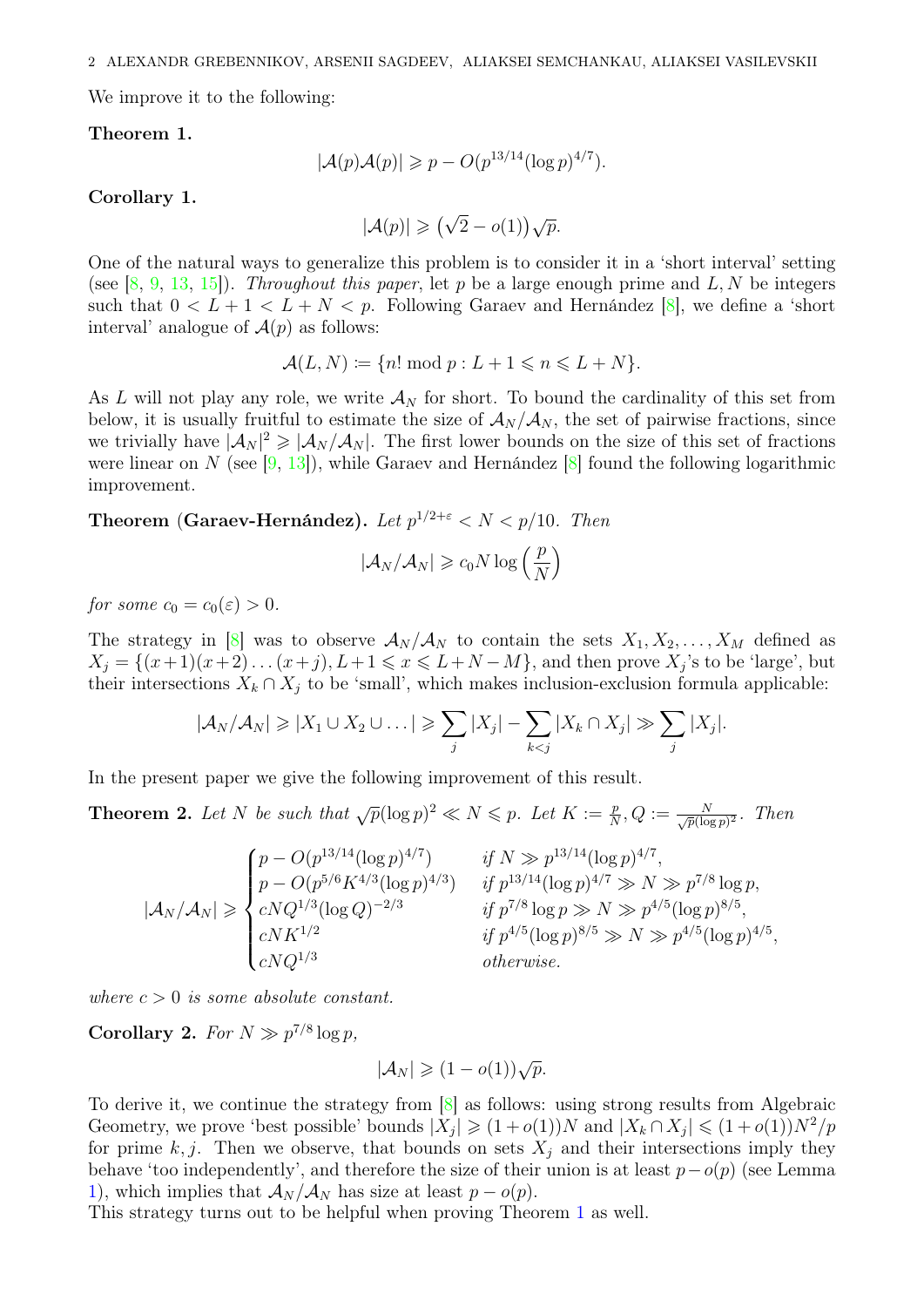One of the nice applications of these results deals with representation of the residues as a product of several factorials. It is not hard to see that the classical Wilson's theorem implies the following. Any given  $a \in [p-1]$  $a \in [p-1]$  $a \in [p-1]$  can be represented<sup>1</sup> as a product of three factorials

$$
a \equiv n_1! n_2! n_3! \bmod p
$$

for some  $n_1, n_2, n_3 \in [p-1]$ . The aforementioned conjecture on the 'randomness' of  $\mathcal{A}(p)$ implies that even two factorials are enough. However, if we add an additional constraint the all  $n_i$  should be of the magnitude  $o(p)$  as  $p \to \infty$ , it becomes not so clear how many factorials are required. Garaev, Luca, and Shparlinski [\[9\]](#page-8-9) coped with seven.

**Theorem (Garaev, Luca, and Shparlinski).** Fix any positive  $\varepsilon < 1/12$ . Then for all prime p, every residue class  $a \not\equiv 0 \mod p$  can be represented as a product of seven factorials,

 $a \equiv n_1! \dots n_7! \pmod{p},$ 

such that  $n_0 \coloneqq \max_{1 \leq i \leq 7} n_i = O(p^{11/12 + \varepsilon})$  as  $p \to \infty$ .

During the last two decades, the number of multipliers from the last theorem was not reduced even to 6. However, there were certain improvements on the value of  $n_0$ . García [\[11\]](#page-8-12) showed that the Theorem above holds with  $n_0 = O(p^{11/12} \log^{1/2} p)$ , while Garaev and Hernández [\[8\]](#page-8-8) relaxed it to  $O(p^{11/12} \log^{-1/2} p)$  $O(p^{11/12} \log^{-1/2} p)$  $O(p^{11/12} \log^{-1/2} p)$ . Since our new Theorem 2 improves the bounds used in the latter proof, one can obtain a slight (again, *polynomial*) improvement on the value of  $n_0$  by following the same proof.

**Theorem 3.** Fix any positive  $\epsilon < 1/7$ . Then for all prime p, every residue class  $a \not\equiv 0 \mod p$ can be represented as a product of seven factorials,

$$
a \equiv n_1! \dots n_7! \pmod{p},
$$

such that  $n_0 \coloneqq \max_{1 \leq i \leq 7} n_i = O(p^{6/7+\epsilon})$  as  $p \to \infty$ .

The remainder of the text has the following structure. In Section 2 we introduce some notations and useful lemmas, in Section 3 we prove results on images of 'generic' polynomials, in Section 4 we apply these results to polynomials  $P_i(x) = (x + 1)...(x + j)$ , and, finally, in Sections 5 and 6 wee prove theorems [1](#page-1-0) and [2.](#page-1-1)

# 2. Conventions and Preliminary Results

<span id="page-2-0"></span>Here and below, p denotes a large prime number.

A polynomial  $f \in \mathbb{F}_p[x]$  is *decomposable*, if  $f = g \circ h$  for some polynomials  $g, h \in \mathbb{F}_p[x]$  of degrees at least 2. Otherwise it is indecomposable.

We recall that for any integer  $d > 0$  and  $a \in \mathbb{F}_p$ , the *Dickson polynomial*  $D_{d,a} \in \mathbb{F}_p[x]$  is defined to be the unique polynomial such that  $D_{d,a}(x+\frac{a}{x})$  $(\frac{a}{x}) = x^d + (\frac{a}{x})^d$ . There is also an explicit formula for it:

$$
D_{d,a}(x) = \sum_{i=0}^{\lfloor d/2 \rfloor} \frac{d}{d-i} {d-i \choose i} (-a)^i x^{d-2i}.
$$

For a positive integer  $j$  define the polynomial

$$
P_j(x) = \prod_{i=1}^j (x+i).
$$

Given a set A and a polynomial  $P \in \mathbb{F}_p[x]$ , denote by  $P(A)$  the set  $\{P(a) : a \in A\}$ . A key lemma to estimate the union of sets:

<span id="page-2-1"></span>**Lemma 1.** Let  $A_1, A_2, \ldots, A_n$  be finite sets, and let  $a \geq b$  be positive integers, such that the properties hold:

<span id="page-2-2"></span><sup>&</sup>lt;sup>1</sup>Indeed, one may easily verify that, depending on the 'parity' of the inverse residue  $b \equiv a^{-1}$ , we have either  $a \equiv (b-1)!(p-1-b)!$ , or  $a \equiv -(b-1)!(p-1-b)! \equiv (b-1)!(p-1-b)!(p-1)!$  modulo p.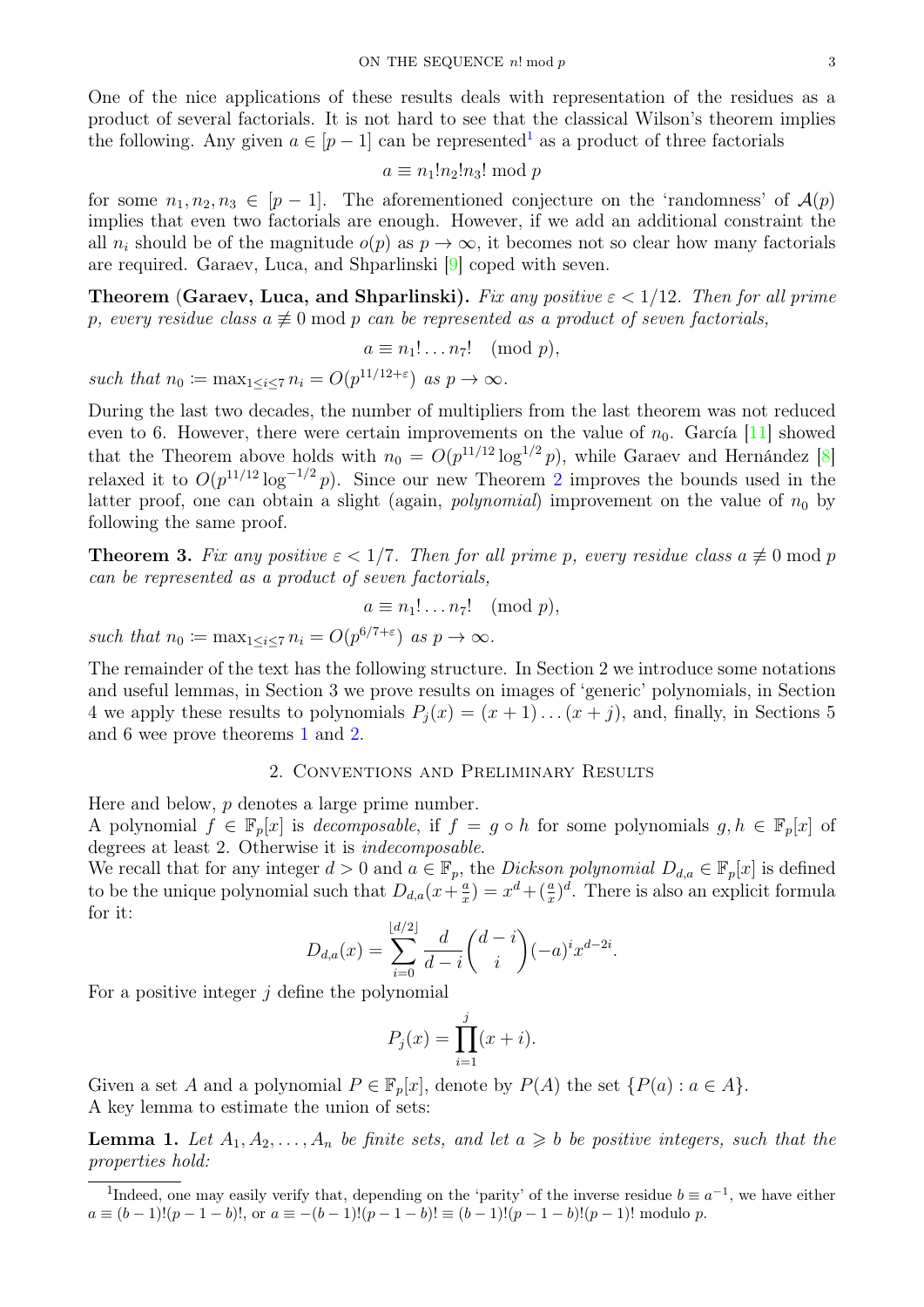4 ALEXANDR GREBENNIKOV, ARSENII SAGDEEV, ALIAKSEI SEMCHANKAU, ALIAKSEI VASILEVSKII

•  $|A_i| \geq a \quad \forall i$ 

•  $|A_i \cap A_j| \leqslant b \ \ \forall \ i \neq j$ .

Let  $A := A_1 \cup A_2 \cup \ldots A_n$ . Then

$$
|A| \geqslant \frac{a^2}{b} \bigg( 1 - \frac{a}{nb} \bigg).
$$

*Proof.* Let  $S = \sum_i \sum_{a \in A} A_i(a) \geq na$ . Observe that

$$
S^{2} = \left(\sum_{a \in A} \left(\sum_{i} A_{i}(a)\right)\right)^{2} \leq |A| \sum_{a \in A} \left(\sum_{i} A_{i}(a)\right)^{2} = |A| \sum_{a \in A, i, j} A_{i}(a) A_{j}(a) =
$$

$$
= |A| \sum_{i,j} |A_{i} \cap A_{j}| \leq |A| \left(S + (n^{2} - n)b\right),
$$

which implies

$$
|A| \ge \frac{S^2}{S + (n^2 - n)b} \ge \frac{(na)^2}{na + (n^2 - n)b} \ge \frac{na^2}{a + nb} = \frac{a^2}{b} \frac{1}{1 + \frac{a}{bn}} \ge \frac{a^2}{b} \left(1 - \frac{a}{bn}\right).
$$

### 3. On images of generic polynomials

<span id="page-3-0"></span>The two following results seem to be well-known, yet not explicitly written in the literature (see [\[5\]](#page-8-13), [\[4\]](#page-8-14) for more information on related questions); we prove them in here for the sake of transparency.

<span id="page-3-1"></span>**Lemma 2.** Let  $P \in \mathbb{F}_p[x]$  of degree d be such that  $\frac{P(x) - P(y)}{x-y}$  is absolutely irreducible over  $\mathbb{F}_p$ , and let  $\mathcal I$  be an arithmetical progression in  $\mathbb F_p$ , then:

 $|P(\mathcal{I})| = |\mathcal{I}| + O(|\mathcal{I}|^2 p^{-1} + d^2 \sqrt{p} (\log p)^2).$ 

<span id="page-3-3"></span>**Lemma 3.** Let  $P, Q \in \mathbb{F}_p[x]$  of maximal degree d be such that  $P(x) - Q(y)$  is absolutely irreducible over  $\mathbb{F}_p$ , and let  $\mathcal I$  be an arithmetical progression in  $\mathbb{F}_p$ , then:

 $|P(\mathcal{I}) \cap Q(\mathcal{I})| \leq | \mathcal{I} |^2 p^{-1} + O(d^2 \sqrt{p} (\log p)^2).$ 

We postpone their proofs until the end of the section, and formulate some helpful results, which are only to be used in this section.

Given  $P, Q \in \mathbb{F}_p[x]$ , let us define  $\phi(P, Q) \in \mathbb{F}_p[x, y]$  as

$$
\phi(P,Q)(x,y) := \begin{cases} P(x) - Q(y), & \text{if } P \neq Q, \\ \frac{P(x) - P(y)}{x - y}, & \text{if } P = Q. \end{cases}
$$

Let us also define

 $J(P,Q) := \# \{ (x, y) \in \mathbb{F}_n \times \mathbb{F}_n : \phi(P,Q)(x, y) = 0 \}.$ 

<span id="page-3-2"></span>**Lemma 4.** Given  $P, Q \in \mathbb{F}_p[x]$ , suppose that  $\phi(P, Q)$  is absolutely irreducible over  $\mathbb{F}_p$ . Then

$$
J(P,Q) = p + O(d^2\sqrt{p}),
$$

where d is a degree of  $\phi(P,Q)$ .

Proof. We recall the modification of classical Lang-Weil result [\[14\]](#page-8-15), with error term due to Aubry and Perret [\[1\]](#page-8-16):

**Theorem** (Lang-Weil). Let  $\mathbb{F}_q$  be a finite field. Let  $X \subseteq \mathbb{A}_{\mathbb{F}_q}^2$  be a geometrically irreducible hypersurface of degree d. Then

$$
|X(\mathbb{F}_q)-q| \leqslant (d-1)(d-2)\sqrt{q}+d-1.
$$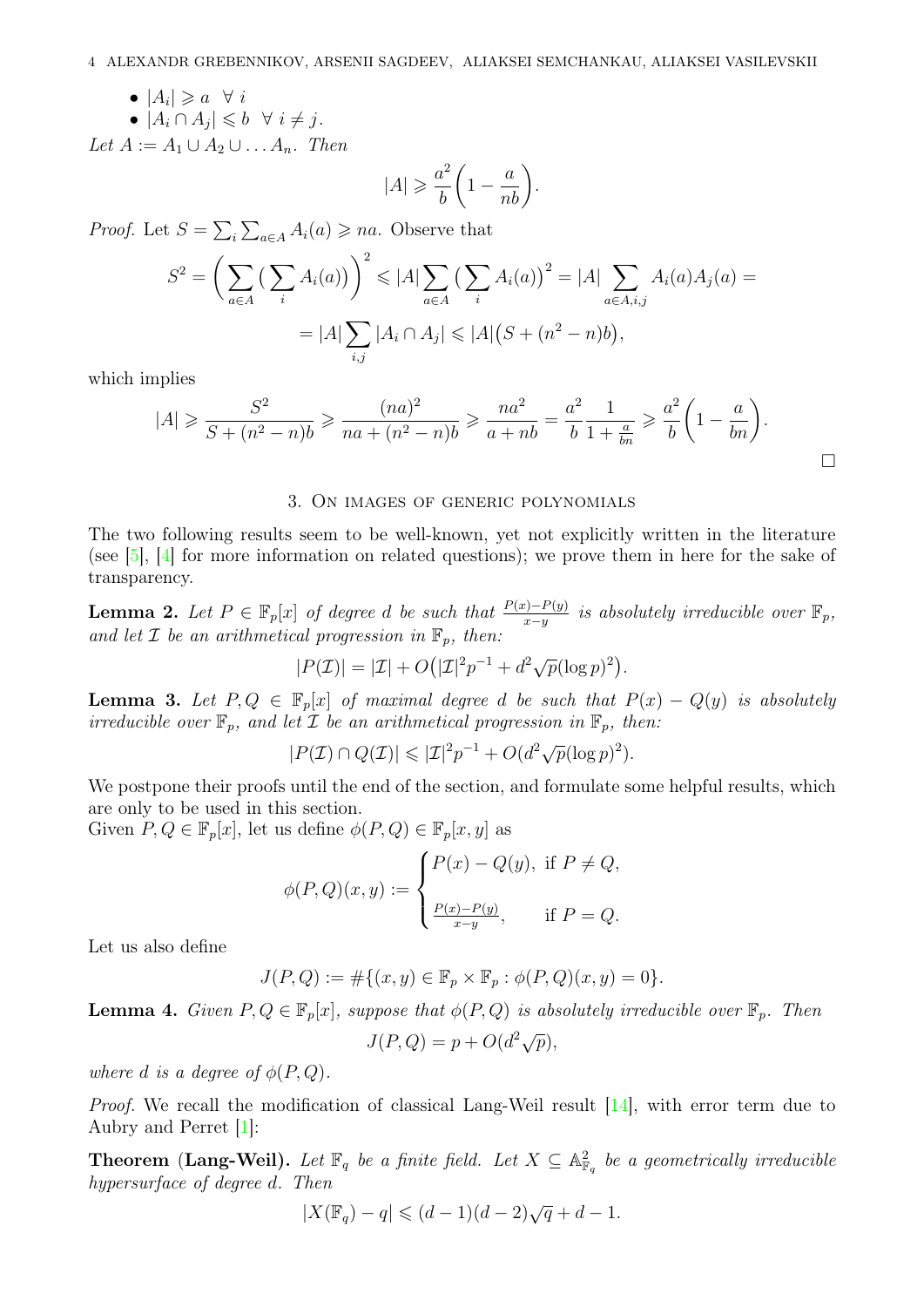Since  $\phi(P,Q)(x,y)$  is absolutely irreducible over  $\mathbb{F}_p$ , its set of zeros is (by definition) a geometrically irreducible hypersurface, and therefore the Lang-Weil Theorem is applicable. This implies the conclusion of the lemma.  $\Box$ 

Given a subset  $\mathcal{I} \subseteq \mathbb{F}_p$ , let us define

$$
J_{\mathcal{I}}(P,Q) := \# \{ (x,y) \in \mathcal{I} \times \mathcal{I} : \phi(P,Q)(x,y) = 0 \}.
$$

We need the following lemma, proof of which is already contained in  $[8]$  but we write it down in full generality for explicity.

<span id="page-4-0"></span>**Lemma 5.** Let  $P, Q \in \mathbb{F}_p[x]$  be such that  $\phi(P, Q)$  has no linear divisors. Let  $\mathcal I$  be an arithmetical progression in  $\mathbb{F}_p$ . Then

$$
J_{\mathcal{I}}(P,Q) = \frac{|\mathcal{I}|^2}{p^2} J(P,Q) + O(d^2 \sqrt{p} (\log p)^2),
$$

where d is a degree of  $\phi(P,Q)$ .

Proof. We recall the statement of Lemma 1 in  $[8]$  (originated in [\[3\]](#page-8-17)):

**Theorem (Bombieri, Chalk-Smith).** Let  $(b_1, b_2) \in \mathbb{F}_p \times \mathbb{F}_p$  be a nonzero vector and let  $f(x, y) \in \mathbb{F}_p[x, y]$  be a polynomial of degree  $d \geq 1$  with the following property: there is no  $c \in \mathbb{F}_p$ for which the polynomial  $f(x, y)$  is divisible by  $b_1x + b_2y + c$ . Then

$$
\bigg| \sum_{f(x,y)=0} e^{2\pi i (b_1 x + b_2 y)/p} \bigg| \leq 2d^2 p^{1/2}.
$$

In what follows, we will need a bit of Discrete Fourier Transform in  $\mathbb{F}_p$ . Given function f:  $\mathbb{F}_p \to \mathbb{C}$  define its Discrete Fourier Transform  $\hat{f}: \mathbb{F}_p \to \mathbb{C}$  by

$$
\hat{f}(r) = \sum_{x} f(x)e^{-2\pi i \frac{rx}{p}}.
$$

One can easily verify the Fourier Inverse Transform formula:

$$
f(x) = \frac{1}{p} \sum_{r} \hat{f}(r) e^{2\pi i \frac{rx}{p}}.
$$

We also need the following well-known result. Let  $\mathcal I$  be a (finite) arithmetic progression in  $\mathbb F_p$ . Then

$$
\sum_{r} |\hat{\mathcal{I}}(r)| \ll p \log p,
$$

where  $\mathcal{I}: \mathbb{F}_p \to \mathbb{C}$  is interpreted as characteristic function of the set  $\mathcal{I} \subseteq \mathbb{F}_p$ .

Let us consider  $\mathcal I$  as a characteristic functions of a set. Then

$$
J_{\mathcal{I}}(P,Q) = \sum_{\substack{(x,y):\\ \phi(P,Q)(x,y)=0}} \mathcal{I}(x)\mathcal{I}(y) = \sum_{\substack{(x,y):\\ \phi(P,Q)(x,y)=0}} \frac{1}{p^2} \sum_{r_1,r_2} \hat{\mathcal{I}}(r_1)\hat{\mathcal{I}}(r_2) e^{2\pi \frac{(r_1x+r_2y)}{p}} =
$$

$$
= \frac{|\mathcal{I}||\mathcal{I}|}{p^2} J(P,Q) + \frac{1}{p^2} \sum_{(r_1,r_2)\neq(0,0)} \hat{\mathcal{I}}(r_1)\hat{\mathcal{I}}(r_2) \sum_{\substack{(x,y):\\ \phi(P,Q)(x,y)=0}} e^{2\pi i \frac{(r_1x+r_2y)}{p}}.
$$

Last summand might be bounded as

$$
\frac{1}{p^2} \sum_{r_1} |\hat{\mathcal{I}}(r_1)| \sum_{r_2} |\hat{\mathcal{I}}(r_2)| \max_{(r_1,r_2)\neq 0} \Bigg| \sum_{\substack{(x,y):\\ \phi(P,Q)(x,y)=0}} e^{2\pi i \frac{r_1 x + r_2 y}{p}} \Bigg| \ll (\log p)^2 \sqrt{p} d^2.
$$

This completes the proof.

Now, let us turn to the proof of the Lemma [2:](#page-3-1)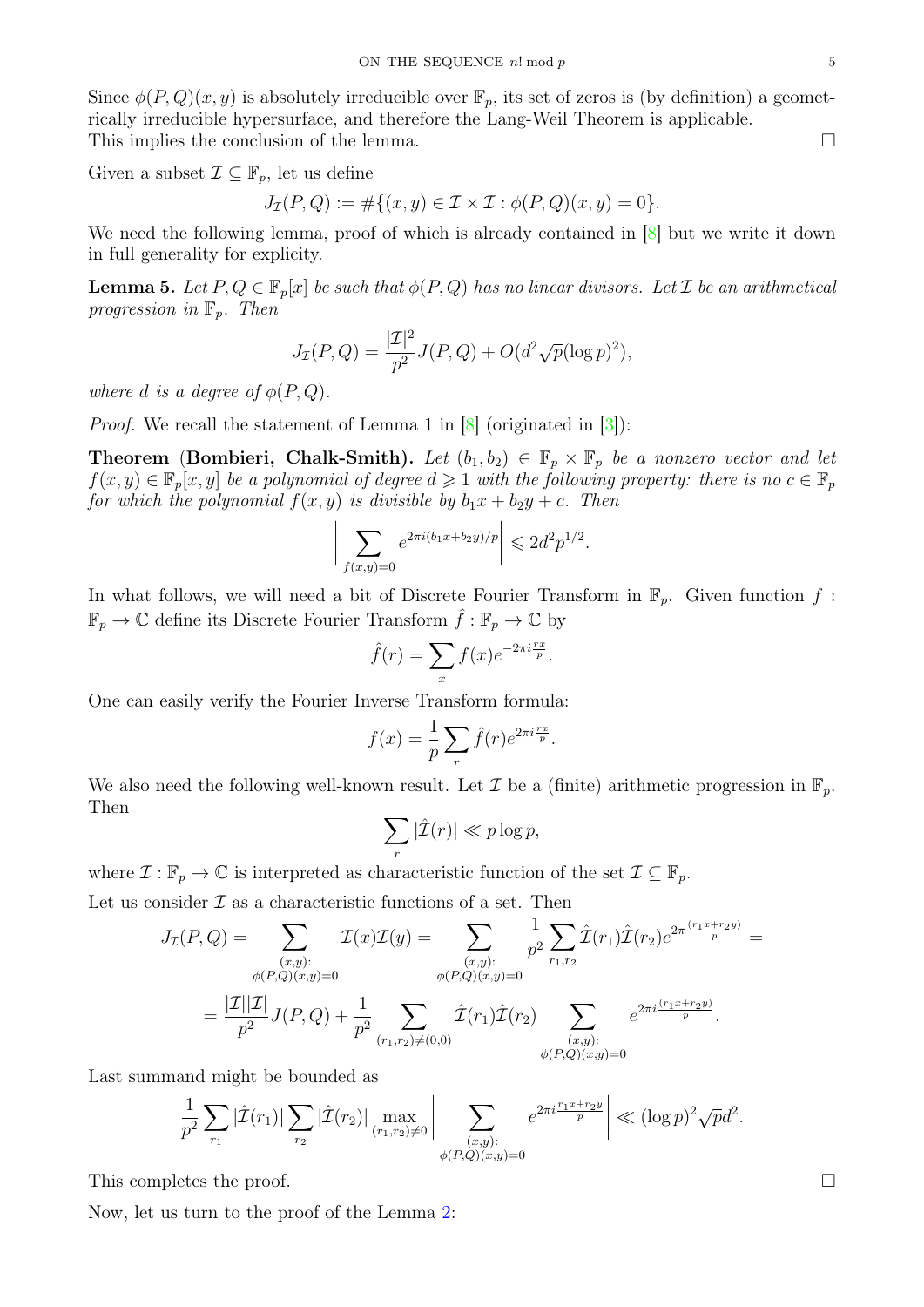*Proof.* Clearly,  $|P(\mathcal{I})| \leq |\mathcal{I}|$ . Now let us obtain a lower bound. Cauchy-Bunyakovsky-Schwarz inequality implies:

$$
\#\{(x,y)\in\mathcal{I}\times\mathcal{I}:P(x)=P(y)\}|P(\mathcal{I})|\geqslant |\mathcal{I}|^2,
$$

Clearly,

$$
#\{(x,y)\in \mathcal{I}\times\mathcal{I}: P(x)=P(y)\} = |\mathcal{I}| + J_{\mathcal{I}}(P,P) \leq |\mathcal{I}| + |\mathcal{I}|^2 p^{-1} + O(d^2 \sqrt{p} \log^2 p),
$$

where we applied Lemmas [5](#page-4-0) and [4.](#page-3-2) Deriving the lower bound on  $|P(\mathcal{I})|$  completes the proof.  $\square$ Now we prove Lemma [3:](#page-3-3)

Proof. By Lemmas [5](#page-4-0) and [4:](#page-3-2)

$$
|P(\mathcal{I}) \cap Q(\mathcal{I})| \leqslant J_{\mathcal{I}}(P, Q) = \frac{|\mathcal{I}|^2}{p^2} J(P, Q) + O(d^2 \sqrt{p} \log^2 p) \leqslant \frac{|\mathcal{I}|^2}{p} + O(d^2 \sqrt{p} \log^2 p).
$$

## 4. PROPERTIES OF POLYNOMIALS  $P_i$

<span id="page-5-0"></span>Let us deduce the following simple lemma:

<span id="page-5-1"></span>**Lemma 6.** For given  $5 \leq j < p$ , the polynomial  $P_j(x) \in \mathbb{F}_p[x]$  is not equal to  $\alpha D_{j,a}(x+b) + c$ for  $\alpha, a, b, c \in \mathbb{F}_p$ . Moreover, if j is prime, then  $P_i(x)$  is indecomposable.

*Proof.* The second assertion is clear since  $\deg P_i = j$ . The first assertion can be proved by straightforward comparison of the first five leading coefficients of these two polynomials.  $\Box$ 

For given k, j (possibly equal) we define the polynomial  $Q_{ki}(x, y)$ , equal to  $P_k(x) - P_i(y)$ , divided by all possible linear factors. If  $k = j$ , we denote this polynomial by  $Q_j(x, y)$ . One can show that for  $k, j < p-2$ 

$$
Q_{kj}(x,y) = \begin{cases} P_k(x) - P_j(y) & \text{if } j \neq k, \\ \frac{P_j(x) - P_j(y)}{x - y} & \text{if } k = j, j \text{ is odd,} \\ \frac{P_j(x) - P_j(y)}{(x - y)(x + y - j - 1)} & \text{if } k = j, j \text{ is even.} \end{cases}
$$

<span id="page-5-2"></span>**Lemma 7.**  $Q_{kj}(x, y)$  is absolutely irreducible over  $\mathbb{F}_p$  for (possibly equal) primes  $2 < j, k < p-2$ .

*Proof.* First, consider the case  $j = k$ . Recall a Theorem of Fried [\[7\]](#page-8-18), with modification by Turnwald [\[18\]](#page-8-19). We adopt it for the field  $\mathbb{F}_p$  and polynomial f of degree less than p:

**Theorem (Fried-Turnwald).** Let  $f \in \mathbb{F}_p[x]$  be a polynomial of degree n,  $4 < n < p$ . Consider the polynomial

$$
\phi(x,y) := \frac{f(x) - f(y)}{x - y}
$$

If f is indecomposable, and is not equal  $\alpha D_{n,a}(x+b) + c$  for some  $\alpha, a, b, c \in \mathbb{F}_p$ , then  $\phi(x, y)$ is absolutely irreducible.

Application to the polynomial  $P_j$  (along with the Lemma [6\)](#page-5-1), with the explicit check for  $j=3$ , gives the result.

Now, consider the case  $j \neq k$ . Recall the statement of Theorem 1B in [\[19\]](#page-8-20):

Theorem (Schmidt). Let

$$
f(x,y) = g_0 y^d + g_1(x) y^{d-1} + \ldots + g_d(x),
$$

be a polynomial from  $\mathbb{K}[x, y]$  for some field  $\mathbb{K}$ , where  $g_0$  is a non-zero constant. Denote

$$
\psi(f) = \max_{1 \le i \le d} \frac{\deg g_i}{i}
$$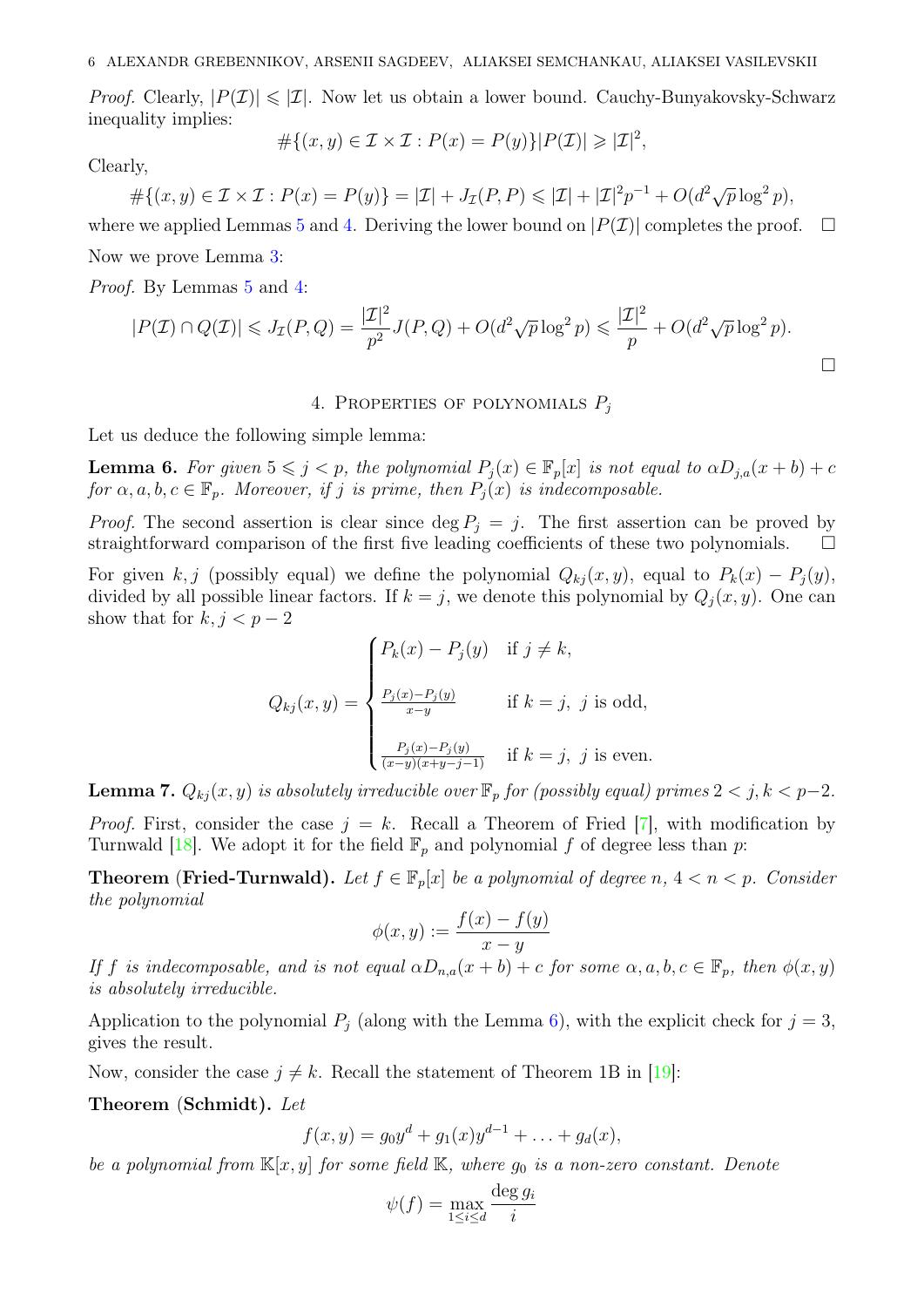and suppose  $\psi(f) = \frac{m}{d}$  where m is coprime to d. Then  $f(x, y)$  is absolutely irreducible. Notice that  $\psi(Q_{kj}) = \frac{k}{j}$ , and therefore this gives the result.

Clearly, if  $j > k$  are odd primes, Lemma [7](#page-5-2) is applicable, and Lemmas [2,](#page-3-1) [3](#page-3-3) imply the following: (1)  $|P_j(\mathcal{I})| = |\mathcal{I}| + O(|\mathcal{I}|^2 p^{-1} + j^2 \sqrt{p} (\log p)^2),$ 

(2) 
$$
|P_j(\mathcal{I}) \cap P_k(\mathcal{I})| \leqslant |\mathcal{I}|^2 p^{-1} + O(j^2 \sqrt{p} (\log p)^2),
$$

where  $\mathcal I$  is a finite arithmetic progression in  $\mathbb F_p$ .

5. ON INEQUALITY  $|\mathcal{A}(p)\mathcal{A}(p)| \geqslant p - o(p)$ 

<span id="page-6-0"></span>Now we prove Theorem [1:](#page-1-0)

*Proof.* Let  $\varepsilon_1, \varepsilon_2 > 0$  be dependent on p, but separated from zero. Set

 $N := \lfloor p^{1-\varepsilon_1} \rfloor$ ,  $M := \lfloor p^{\varepsilon_2} \rfloor$ ,  $\kappa := \log \log p / \log p$ ,  $\delta := \min(\varepsilon_1, 1/2 - 2\varepsilon_1 - 2\varepsilon_2 - 2\kappa, \varepsilon_2 - \varepsilon_1 - \kappa) > 0$ .

Let  $\mathcal I$  be the set of odd numbers, not exceeding  $2N-M$ , and let  $Y_j := P_j(\mathcal I)$ . Clearly,  $|\mathcal{I}| = N + O(M)$ . Set

$$
\mathcal{A} := \{1!, 2!, \ldots, (2N)!\} \cup \{(p-2N)!, \ldots, (p-2)!, (p-1)!\} \mod p.
$$

Clearly,  $\mathcal{A}\mathcal{A} \subseteq \mathcal{A}(p)\mathcal{A}(p)$ , and from now on we work with  $\mathcal{A}\mathcal{A}$ . From Wilson's theorem it follows, that  $b!(p-1-b)! = (-1)^{b+1} \mod p$ . Therefore, b being odd implies  $1/(p-1-b)! = b! \mod p$ . From here,

$$
\mathcal{A}\mathcal{A} \supseteq \{a!(p-1-b)!\mid b < a < 2N, b \text{ is odd}\} =
$$

$$
= \{a!/b! \mid b < a < 2N, b \text{ is odd}\} = \{P_{a-b}(b) \mid b < a < 2N, b \text{ is odd}\}.
$$

This implies  $Y_i \subseteq \mathcal{A} \mathcal{A}$  for all  $i \leqslant M$ .

By Lemmas [2](#page-3-1) and [3](#page-3-3) (note, that  $\delta \leq \varepsilon_1$ ,  $1/2 - 2\varepsilon_1 - 2\varepsilon_2 - 2\kappa$  now plays a role):

$$
|Y_j| \ge N - O(Np^{-\delta}), \ |Y_k \cap Y_j| \le N^2/p + O(N^2p^{-1-\delta}), \ k \ne j \text{ odd primes below } M.
$$

Set  $A := \bigcup_j Y_j$  for prime  $j \leq M$ . We reduced the problem to show that  $|A| \geq p - o(p)$ . Let us apply Lemma [1](#page-2-1) with

$$
a := N(1 - O(p^{-\delta})), b := \frac{N^2}{p}(1 + O(p^{-\delta})), n \gg M/\log M \gg p^{\varepsilon_2 - \kappa}
$$

Notice that by definition of  $\delta$ , which includes  $\delta \leq \varepsilon_2 - \varepsilon_1 - \kappa$ , inequality  $a/bn \ll p^{-\delta}$  holds, and therefore

$$
|A| \geqslant \frac{a^2}{b} \left( 1 - \frac{a}{bn} \right) \geqslant p(1 - O(p^{-\delta})) = p - O(p^{1-\delta}).
$$

Now our goal is to maximize  $\delta$  subject to

(3) 
$$
\delta \leqslant \begin{cases} \varepsilon_1, \\ 1/2 - 2\varepsilon_1 - 2\varepsilon_2 - 2\kappa, \\ \varepsilon_2 - \varepsilon_1 - \kappa. \end{cases}
$$

Solving this system, we obtain optimal parameters  $\varepsilon_1 := 1/14 - 4\kappa/7$ ,  $\varepsilon_2 := 1/7 - \kappa/7$ , giving  $\delta = 1/14 - 4\kappa/7$ . This completes the proof.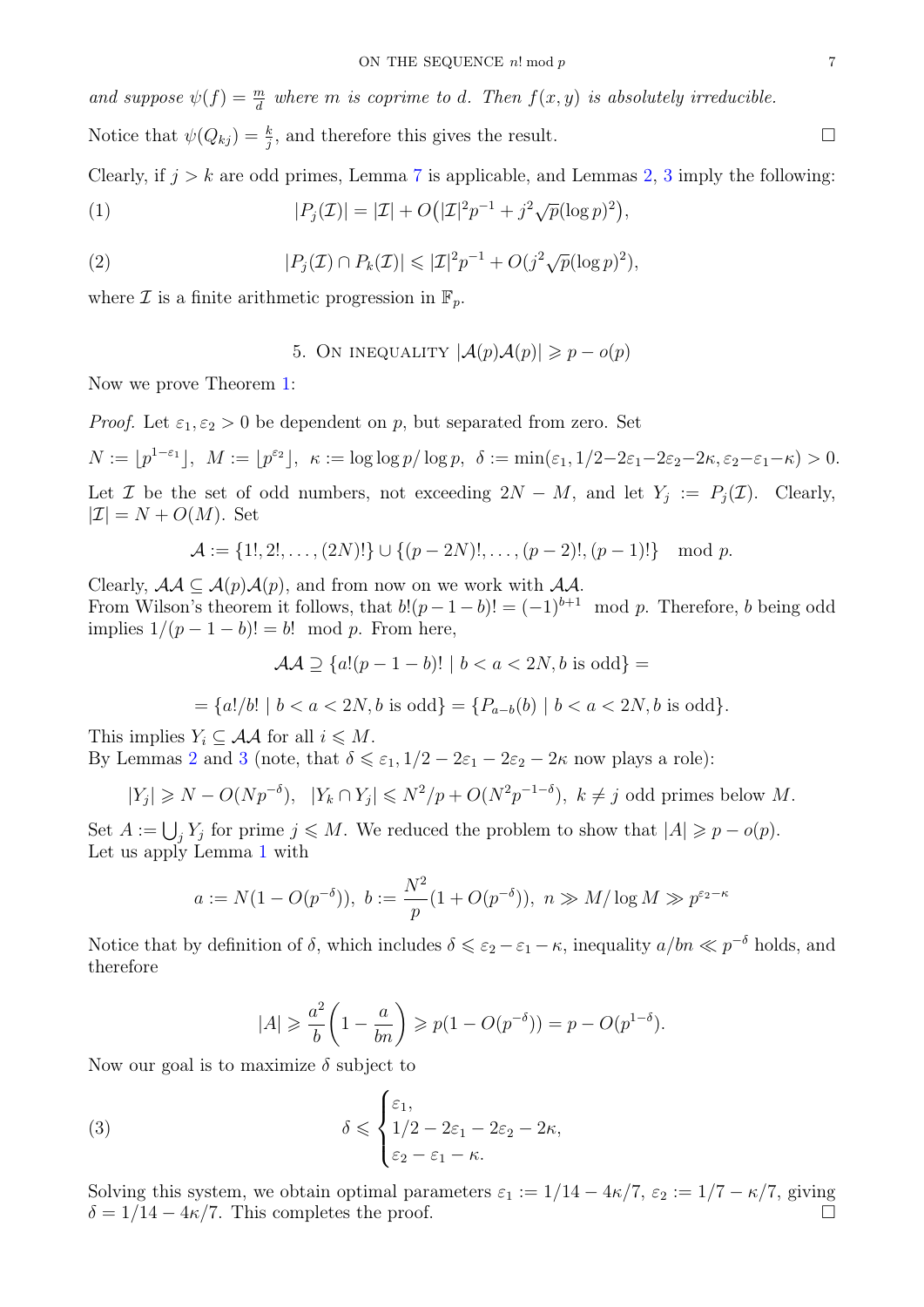6. ON INEQUALITY  $|\mathcal{A}_N/\mathcal{A}_N| \geqslant p - o(p)$ 

<span id="page-7-0"></span>We turn to the proof of Theorem [2.](#page-1-1)

*Proof.* Let  $\mathcal{I} := \{L+1,\ldots,L+N-M\}$ , and  $X_j := P_j(\mathcal{I}), j \leqslant M$ , with parameters N, M depending on the case: Case 1:  $N \gg p^{13/14} (\log p)^{4/7}$ .

For the case  $N \gg p^{13/14} (\log p)^{4/7}$  one can apply the same argument as in the proof of Theorem [1](#page-1-0) to obtain the desired bound.

Case 2:  $p^{13/14} (\log p)^{4/7} \gg N \gg p^{7/8} \log p$ .

Same as in the proof above, we write  $N = p^{1-\varepsilon_1}$  and set  $M = \lfloor p^{\varepsilon_2} \rfloor$  for  $\varepsilon_2 > 0$ . Observe, that now  $\varepsilon_1$  is fixed, but  $\varepsilon_2$  is not.

Arguing as before, we obtain  $|\mathcal{A}_N/\mathcal{A}_N| \geqslant p - O(p^{1-\delta})$ , where

(4) 
$$
\delta \leqslant \begin{cases} \varepsilon_1, \\ 1/2 - 2\varepsilon_1 - 2\varepsilon_2 - 2\kappa, \\ \varepsilon_2 - \varepsilon_1 - \kappa. \end{cases}
$$

Let us set  $\varepsilon_2 := 1/6 - \varepsilon_1/3 - \kappa/3$ . Observe that  $\varepsilon_2 > 0$  since  $\varepsilon_1 \leq 1/2 - \kappa$ . From here we obtain, that  $\delta = \min(\epsilon_1, 1/6 - 4\epsilon_1/3 - 4\kappa/3) = 1/6 - 4\epsilon_1/3 - 4\kappa/3$  works. Notice, that  $\delta > 0$ as long as  $\varepsilon_1 < 1/8 - \kappa$ .

This concludes the proof in case  $N \gg p^{7/8} \log p$ .

Case 3:  $p^{7/8} \log p \gg N \gg p^{4/5} (\log p)^{8/5}$ .

Let R be a positive integer we choose later. Let M be a number with exactly R odd primes below it. Clearly,  $M \approx R \log R$ .

Clearly, for odd prime j below M we have  $|X_j| \geq N - O(N^2p^{-1} + j^2\sqrt{p}(\log p)^2) \gg N$  if  $M^2 \ll Q$ .

Clearly, summing  $|X_k \cap X_j|$  for odd primes k below odd prime  $j \leq M$ , we have

$$
\sum_{k < j} |X_k \cap X_j| \ll \frac{N^2}{p} R + RM^2 \sqrt{p} (\log p)^2 \ll N, \text{if } R \ll K, R^3 (\log R)^2 \ll Q.
$$

if  $R \ll K$ ,  $R^3(\log R)^2 \ll Q$ . Therefore, setting  $R := Q^{1/3} (\log Q)^{-2/3}$ , we obtain

$$
|\mathcal{A}_N/\mathcal{A}_N| \geq \underbrace{|X_3 \cup X_5 \cup \ldots}_{\text{first } R \text{ odd primes}} - \sum_{k < j, \text{odd primes}} |X_k \cap X_j| \gg \underbrace{|X_3| + |X_5| + \ldots}_{\text{first } R \text{ odd primes}} \gg NR,
$$

which completes the proof in this case.

Case 4:  $p^{4/5} (\log p)^{8/5} \gg N \gg p^{1/2} (\log p)^2$ .

We follow the same line of argumentation, as in the [\[8\]](#page-8-8), but with modified bounds on sets  $X_i$ and their intersections.

From now on we work with all j, not just prime ones. Clearly,  $J(i)$ ,  $J(k, j) \leqslant p_j$ , and therefore estimates

$$
J_N(j), J_N(k,j) \leqslant \frac{N^2}{p^2}pj + O(j^2\sqrt{p}(\log p)^2)
$$

hold, same as in  $[8]$ .

Same as in the proof of Lemma [2,](#page-3-1) we apply Cauchy-Bunyakovskii-Shwarz inequality:

$$
\#\{(x,y): P_j(x) = P_j(y), 1 \le x, y \le N - M\}|X_j| \ge (N - M)^2,
$$

from where we obtain

$$
|X_j| \geqslant \frac{N^2}{N + J_N(j)} \geqslant N - O\left(\frac{N^2j}{p} + j^2\sqrt{p}(\log p)^2\right) \ \ \forall \ j \leqslant M.
$$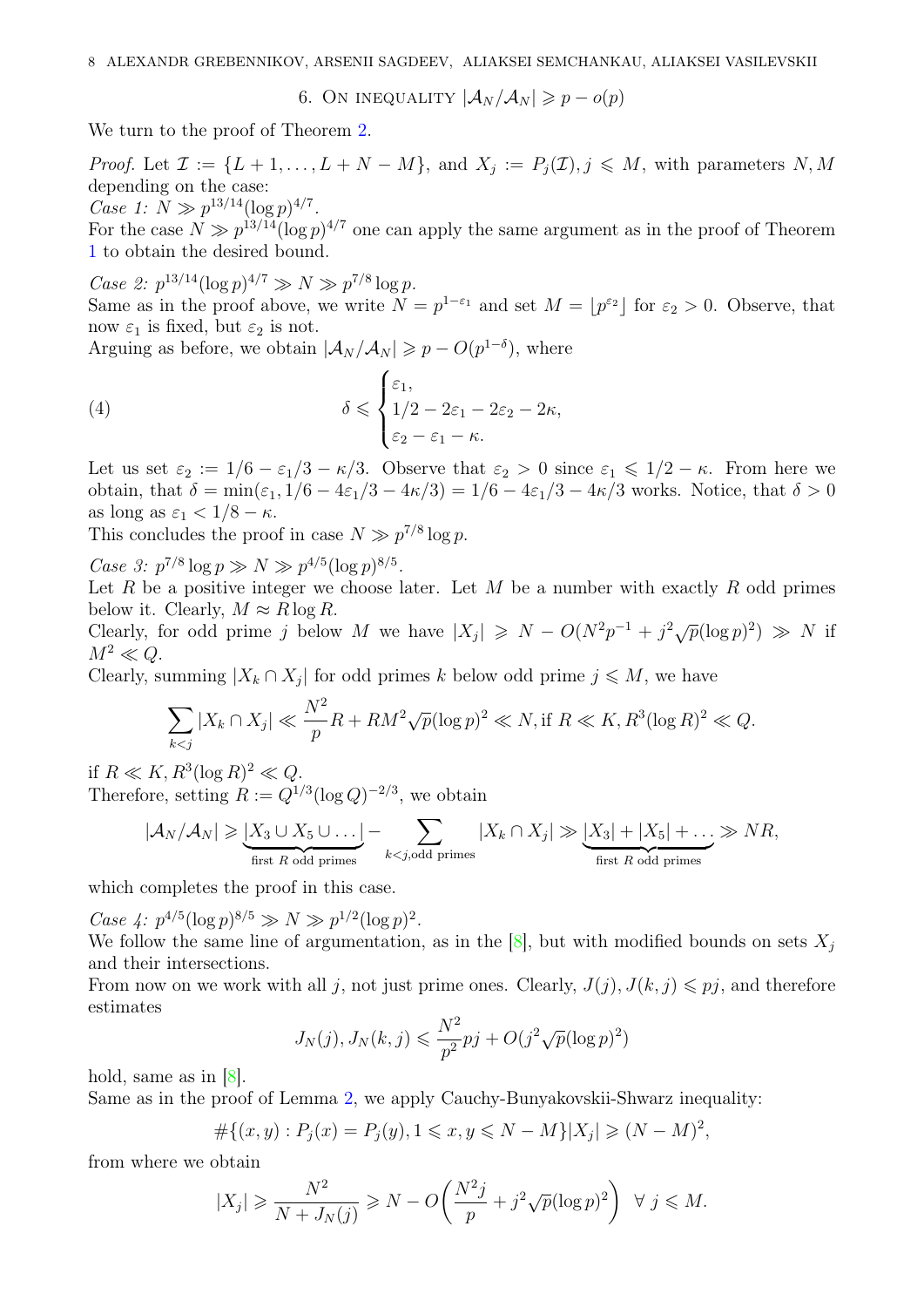For  $X_k \cap X_j$  we have the bound

$$
|X_k \cap X_j| \leqslant J_N(k,j) \leqslant \frac{N^2}{p} j + O(j^2 \sqrt{p} (\log p)^2) \quad \forall \ k < j \leqslant M,
$$

same as in [\[8\]](#page-8-8).

Clearly, we have  $|X_j| \gg N$  as long as  $M \ll K, M^2 \ll Q$ . Clearly, we have  $\sum_{k < j} |X_k \cap X_j| \ll N \ll |X_j|$  as long as  $M^2 \ll K, M^3 \ll Q$ . Therefore, similarly to [\[8\]](#page-8-8), we conclude

$$
|\mathcal{A}_N/\mathcal{A}_N| \geqslant \sum_{j\leqslant M} \left( |X_j| - \sum_{k < j} |X_k \cap X_j| \right) \gg \sum_{j \leqslant M} |X_j| \gg MN,
$$

where we set  $M := min(\sqrt{K}, \sqrt[3]{Q})$ , which gives the desired bound.

<span id="page-8-0"></span>Acknowledgments. The first author is supported by Ministry of Science and Higher Education of the Russian Federation, agreement № 075–15–2019–1619. The second author is a winner of Young Russian Mathematics Contest and would like to thank its sponsors and jury. The main part on this project was done during the research workshop "Open problems in Combinatorics and Geometry III", held in Adygea in October 2021.

#### <span id="page-8-1"></span>**REFERENCES**

- <span id="page-8-16"></span>[1] Y. Aubry, M. Perret A Weil theorem for singular curves <https://doi.org/10.1515/9783110811056.1>.
- <span id="page-8-4"></span>[2] K.A. Broughan, A.R. Barnett, On the missing values of n! mod p, J. Ramanujan Math. Soc., 24(3):277–284, 2009.
- <span id="page-8-17"></span>[3] J. H. H. Chalk and R. A. Smith, On Bombieri's estimate for exponential sums, Acta Arith. 18 (1971), 191–212 <http://matwbn.icm.edu.pl/ksiazki/aa/aa18/aa18121.pdf>
- <span id="page-8-14"></span>[4] J. Cilleruelo, M.Z. Garaev, A. Ostafe, I. Shparlinski On the concentration of points of polynomial maps and applications, Mathematische Zeitschrift. 272(2011). [http://matematicas.uam.es/~franciscojavier.](http://matematicas.uam.es/~franciscojavier.cilleruelo/Papers/Concentr-Poly.pdf) [cilleruelo/Papers/Concentr-Poly.pdf](http://matematicas.uam.es/~franciscojavier.cilleruelo/Papers/Concentr-Poly.pdf)
- <span id="page-8-13"></span>[5] M.-C. Chang, Sparsity of the intersection of polynomial images of an interval, Acta Arith., 165 (2014), 243–249. <https://math.ucr.edu/~mcc/paper/149%20SolBox.pdf>
- <span id="page-8-5"></span>[6] C. Cobeli, M. Vâjâitu, A. Zaharescu, The sequence n! (mod p), J. Ramanujan Math. Soc., 15(2):135–154, 2000.
- <span id="page-8-18"></span>[7] M. Fried, On a conjecture of Schur, Michigan Mathematical Journal, 1970. [https://doi.org/10.1307/](https://doi.org/10.1307/mmj/1029000374) [mmj/1029000374](https://doi.org/10.1307/mmj/1029000374).
- <span id="page-8-8"></span>[8] Garaev, M.Z., Hernández, J. "A note on n! modulo p". Monatsh Math 182, 23-31 (2017). [https://doi.](https://doi.org/10.1007/s00605-015-0867-8) [org/10.1007/s00605-015-0867-8](https://doi.org/10.1007/s00605-015-0867-8). <https://arxiv.org/abs/1505.05912>.
- <span id="page-8-9"></span>[9] M.Z. Garaev, F. Luca, I.E. Shparlinski, Character sums and congruences with n!, Trans. Amer. Math. Soc., 356(12):5089–5102 (electronic), 2004.
- <span id="page-8-7"></span>[10] V.C. García, On the value set of n!m! modulo a large prime, Bol. Soc. Mat. Mexicana, 13 (2007), 1–6.
- <span id="page-8-12"></span>[11] V.C. García, Representations of residue classes by product of factorials, binomial coefficients and sum of harmonic sums modulo a prime, Bol. Soc. Mat. Mexicana 14 (2008), 165-175.
- <span id="page-8-6"></span>[12] R.K. Guy, Unsolved problems in number theory, Springer-Verlag, New York, 1994.
- <span id="page-8-10"></span>[13] O. Klurman, M. Munsch, Distribution of factorials modulo p, Journal de Théorie des Nombres de Bordeaux (2017), 29(1), 169-177.
- <span id="page-8-15"></span>[14] S. Lang, A. Weil, Number of Points of Varieties in Finite Fields., American Journal of Mathematics 76, no. 4 (1954): 819–27. <https://doi.org/10.2307/2372655>.
- <span id="page-8-11"></span>[15] V.F. Lev, Permutations in abelian groups and the sequence n! (mod p), European J. Combin., 27(5):635–643, 2006.
- <span id="page-8-2"></span>[16] B. Rokowska, A. Schinzel, Sur un probléme de M. Erdős, Elem. Math., 15:84–85, 1960.
- <span id="page-8-3"></span>[17] T. Trudgian, *There are no socialist primes less than*  $10^9$ , Integers, 14: Paper No. A63, 4, 2014.
- <span id="page-8-19"></span>[18] G. Turnwald, On Schur's conjecture, Journal of the Australian Mathematical Society. Series A. Pure Mathematics and Statistics, 58(3), 312-357 (1995). <doi:10.1017/S1446788700038349>,
- <span id="page-8-20"></span>[19] W. M. Schmidt, Absolutely irreducible equations  $f(x, y) = 0$ . In: Equations over Finite Fields An Elementary Approach. Lecture Notes in Mathematics, vol 536. Springer, Berlin, Heidelberg (1976). <https://doi.org/10.1007/BFb0080441>